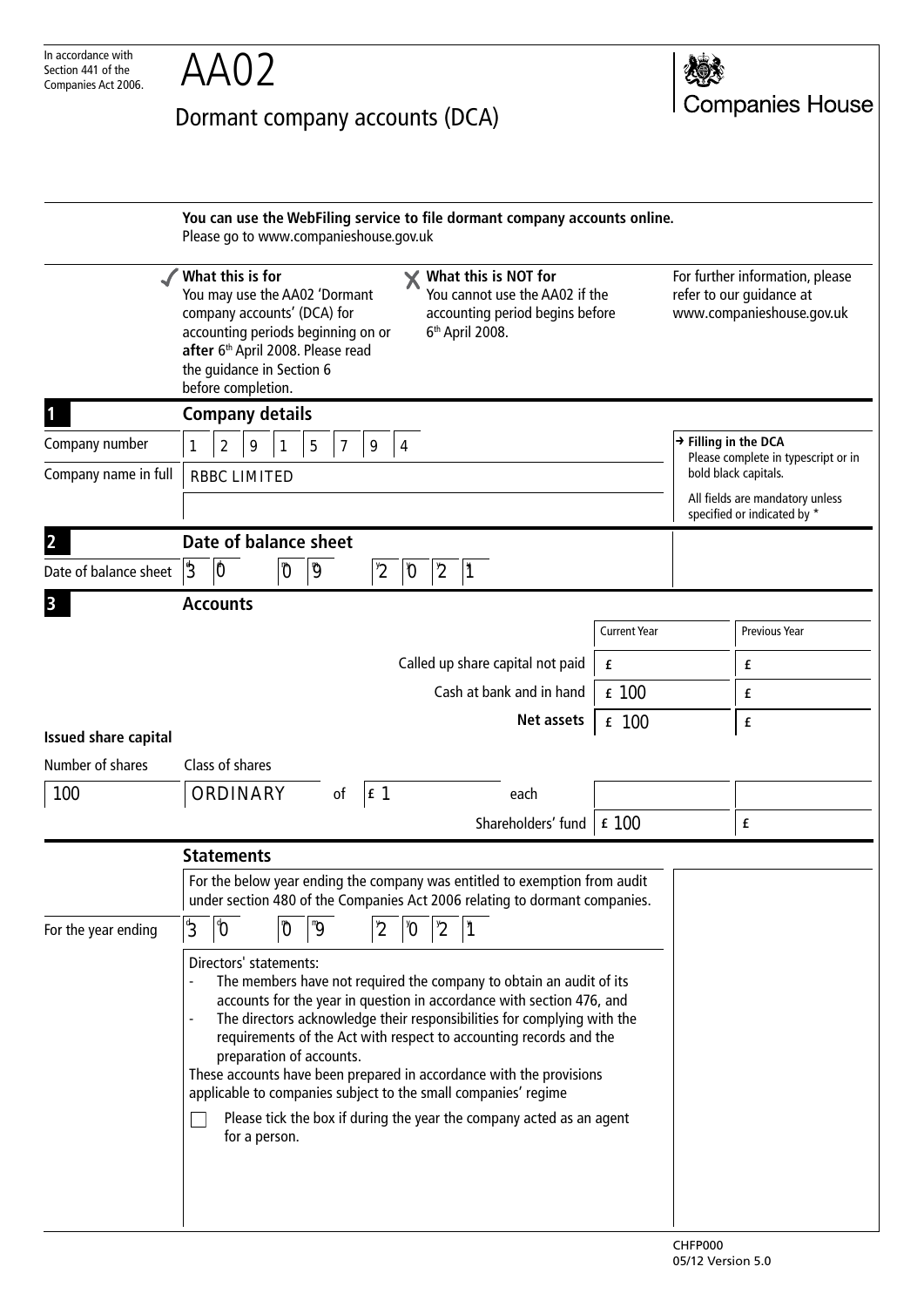AA02 Dormant company accounts (DCA)

| 4                            | Date of approval of accounts $\bullet$                                                                                                                                                                                                                                                                                                                                       |                                                                                                                                                                           |  |  |
|------------------------------|------------------------------------------------------------------------------------------------------------------------------------------------------------------------------------------------------------------------------------------------------------------------------------------------------------------------------------------------------------------------------|---------------------------------------------------------------------------------------------------------------------------------------------------------------------------|--|--|
| Approval of accounts<br>date | $ \pmb{\vartheta} $<br>$\mathbf{0}$<br>$\sqrt[1]{6}$<br>$\mathbf{\emptyset}$<br>$2^{\nu}$<br>$\mathbf{0}^{\mathbf{v}}$<br>$\mathbf{r}$<br>$2^{v}$                                                                                                                                                                                                                            | <b>O</b> Please insert the date the accounts<br>were approved by the board<br>of directors                                                                                |  |  |
| 5                            | Director's signature and name <sup>o</sup>                                                                                                                                                                                                                                                                                                                                   |                                                                                                                                                                           |  |  |
| Signature                    | Signature<br>Χ<br>Χ                                                                                                                                                                                                                                                                                                                                                          | <sup>2</sup> Please insert the director's signature<br>and director's name.                                                                                               |  |  |
| Director's name              |                                                                                                                                                                                                                                                                                                                                                                              |                                                                                                                                                                           |  |  |
| 6                            | <b>Guidance</b>                                                                                                                                                                                                                                                                                                                                                              |                                                                                                                                                                           |  |  |
|                              | This guidance is on preparing dormant company accounts for a company<br>limited by shares where its only transaction is the issue of subscriber<br>shares and the company is not a subsidiary: for financial years beginning<br>on or after 6 <sup>th</sup> April 2008.                                                                                                      | <b>Please Note:</b><br>The total of Net Assets should equal<br>the total of Shareholders' Funds.<br>The DCA is only suitable for dormant<br>companies where the company's |  |  |
|                              | The attached template for dormant company accounts is only<br>a.<br>suitable for those companies limited by shares which have never<br>traded and where the only transaction entered into the accounting<br>records of the company is the issue of subscriber shares.                                                                                                        | only transaction is one mentioned in<br>'a' above and the company is not a<br>subsidiary.<br>Do not use the DCA if your<br>company is a charity or is limited by          |  |  |
|                              | Shares may be fully paid, partly paid or unpaid: Any paid element should<br>b.<br>be shown as "Cash at Bank and in hand", Any unpaid element shown as<br>"Called up share capital not paid".                                                                                                                                                                                 | guarantee or has no shares.<br>Do not use the DCA if preparing<br>accounts in accordance with                                                                             |  |  |
|                              | Dormant companies acting as an agent for any person must state that they<br>c.<br>have so acted in Section 3.                                                                                                                                                                                                                                                                | <b>International Accounting</b><br>Standards (IAS).                                                                                                                       |  |  |
|                              | d. A fee or penalty raised on the company for the payment of an annual<br>return fee, change of name fee, reregistration fee, or late filing penalty may<br>be omitted from the company records and this DCA-if the payment was<br>made by a third party without any right of reimbursement.                                                                                 |                                                                                                                                                                           |  |  |
|                              | The company directors are responsible for preparing and filing accounts<br>at Companies House that comply with the requirements of the Companies<br>Act and failure to do so may result in prosecution. Should you have any<br>doubt about the company's entitlement to file dormant accounts, or the<br>preparation of those accounts, you should seek professional advice. |                                                                                                                                                                           |  |  |
|                              | f.<br>This guidance only advises on the preparation of abbreviated dormant<br>accounts which can be filed at Companies House. It does not advise on the<br>preparation of full accounts for the members.                                                                                                                                                                     |                                                                                                                                                                           |  |  |
|                              |                                                                                                                                                                                                                                                                                                                                                                              |                                                                                                                                                                           |  |  |
|                              |                                                                                                                                                                                                                                                                                                                                                                              |                                                                                                                                                                           |  |  |
|                              |                                                                                                                                                                                                                                                                                                                                                                              |                                                                                                                                                                           |  |  |
|                              |                                                                                                                                                                                                                                                                                                                                                                              | CULEDOOC                                                                                                                                                                  |  |  |